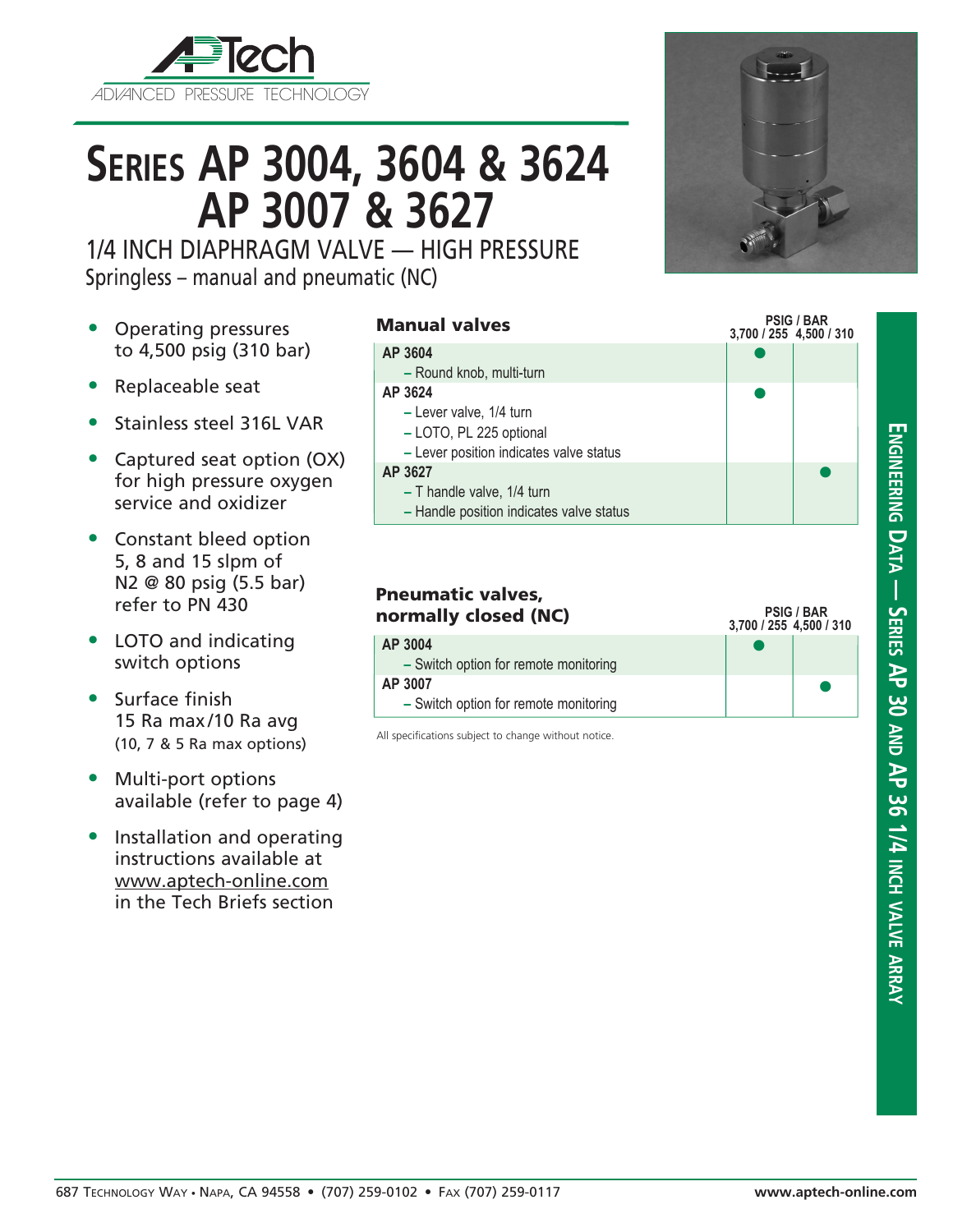## **T h e U l t i m a t e i n U l t r a c l e a n T e c h n o l o g y**

#### Engineering Data — Manual valves

| Operating pressure       | AP 3604, 3624       | Vacuum to $3,700$ psig (255 bar)           |
|--------------------------|---------------------|--------------------------------------------|
|                          | AP 3627             | Vacuum to $4,500$ psig $(310 \text{ bar})$ |
| Flow coefficient $(C_v)$ | AP 3604, 3624, 3627 | $0.29$ (X <sub>T</sub> = 0.6)              |

#### Engineering Data — Pneumatic valves

| Operating pressure       | AP 3004       | Vacuum to 3,700 psig (255 bar) |
|--------------------------|---------------|--------------------------------|
|                          | AP 3007       | Vacuum to 4,500 psig (310 bar) |
| Flow coefficient $(C_v)$ | AP 3004, 3007 | $0.23$ (X <sub>T</sub> = 0.5)  |
| <b>Status</b>            | AP 3004, 3007 | Normally closed (NC)           |
| Actuation pressure       | AP 3004, 3007 | 70 to 110 psig (5 to 8 bar)    |
| Actuation port           | AP 3004, 3007 | 1/8 NPT, top port              |

#### Engineering Data — Other parameters all valves

| Inlet and outlet connectors         |                     | 1/4 inch face seal or tube weld                                         |
|-------------------------------------|---------------------|-------------------------------------------------------------------------|
| Internal volume                     |                     | $0.06$ in <sup>3</sup> (1.07 cm <sup>3</sup> )                          |
| Operating temperature AP 3007, 3627 |                     | -40 $^{\circ}$ to +140 $^{\circ}$ F (-40 $^{\circ}$ to 60 $^{\circ}$ C) |
|                                     | AP 3004, 3604, 3624 | -40 $\degree$ to +120 $\degree$ F (-40 $\degree$ to 49 $\degree$ C)     |
| Surface finish                      |                     | 15 uin. Ra max / 10 uin. Ra avg. (0.4/0.25 um) standard;                |
|                                     |                     | 10 μin (0.25 μm); 7 μin (0.18 μm); and 5 μin (0.13 μm) Ra max optional  |
| Proof pressure                      |                     | 150% of operating pressures                                             |
| Burst pressure                      |                     | 300% of operating pressures                                             |
| Inboard leakage                     |                     | $2 \times 10^{-10}$ sccs                                                |
| Outboard leakage                    |                     | $2 \times 10^{-9}$ sccs He                                              |
| Leakage across seat                 |                     | $1 \times 10^{-9}$ sccs He                                              |

### Engineering Data — Wetted materials all valves

| Body        |                        | SS 316L secondary remelt                        |  |
|-------------|------------------------|-------------------------------------------------|--|
| Finish      |                        | Electropolished and passivated                  |  |
| Diaphragm   |                        | Ni-Co Alloy / UNS R30003                        |  |
| Seat        | AP 3004, 3604, 3624    | PCTFE (Polyimide or PEEK optional)              |  |
|             | AP 3007, 3627          | Polyimide or PEEK                               |  |
| Seat insert | AP 3004, 3604, 3624 OX | Seat: PCTFE Insert: Ni-Cr-Mo alloy / UNS N06022 |  |

#### Seat Matrix

|                        | <b>PCTFE</b> | <b>Polvimide</b> | <b>PEEK</b> |
|------------------------|--------------|------------------|-------------|
| AP 3004, 3604, 3624    |              |                  |             |
| AP 3004, 3604, 3624 OX |              | NΑ               | NA          |
| AP 3007, 3627          | NA           |                  |             |

1 Must select either VS or PK seat.  $\bullet$  Standard  $\bullet$  Optional NA Not available

All specifications subject to change without notice.

NOTE: Cycle life of AP 3004, 3604, 3624, 3007 and 3627 is 5,000 cycles at full rated pressure.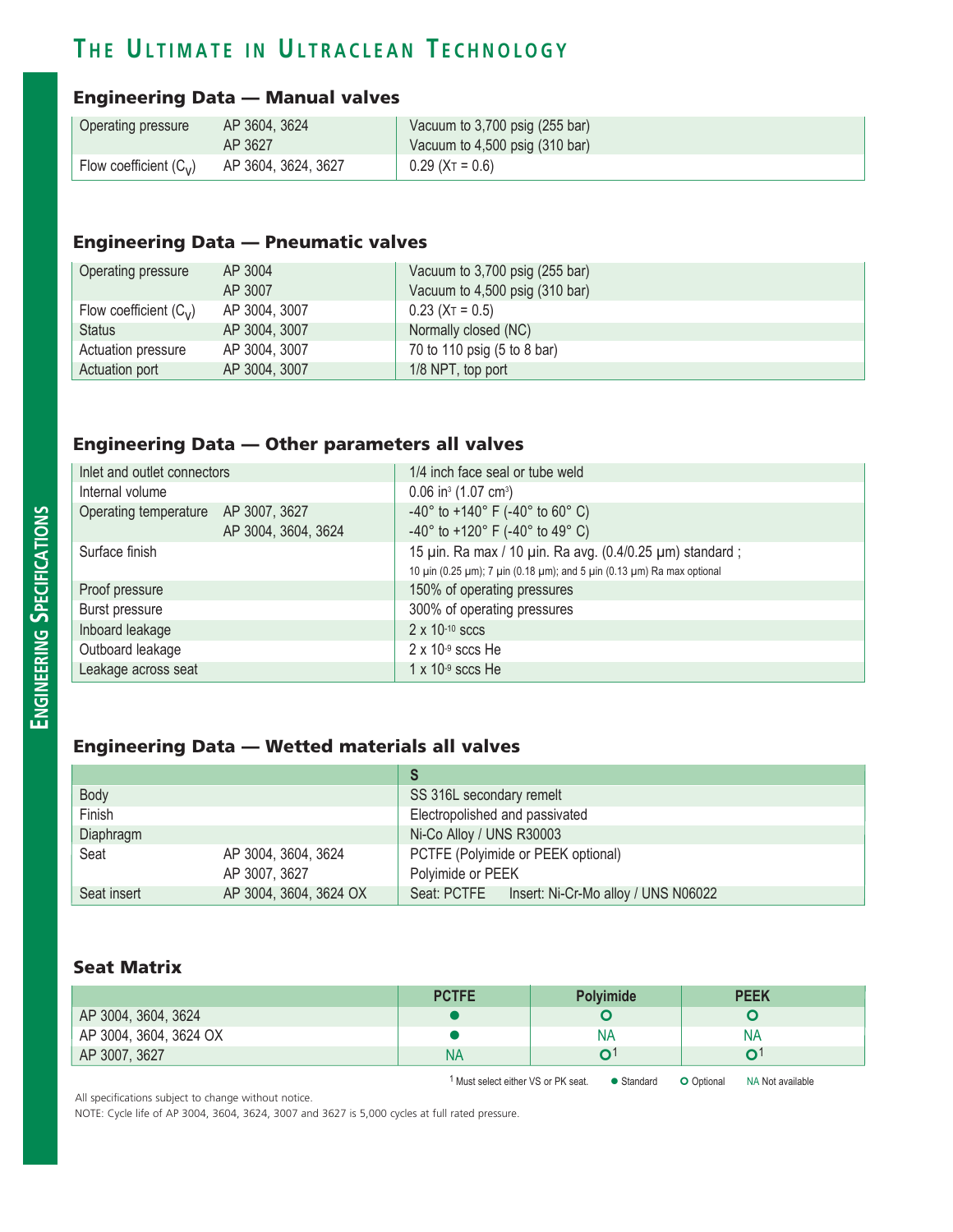







MOUNTING HOLES<br>10–32 UNF THREAD, 0.25 (6.4mm) DEEP.



- Metric dimensions are for reference only.
- Height of the valve (H) is an approximate value.
- All specifications subject to change without notice.
- All manual valves are shown in open position.

| <b>VALVE</b> |       |      | н    |     |
|--------------|-------|------|------|-----|
|              | inch  | mm   | inch | mm  |
| AP3004       | ø1.98 | 50.3 | 4.10 | 104 |
| AP3007       | ø1.98 | 50.3 | 4.89 | 124 |
| AP3604       | ø2.12 | 53.8 | 3.00 | 76  |
| AP3624       | 2.47  | 62.7 | 2.94 | 75  |
| AP3627       | 3.48  | 88.4 | 2.95 | 75  |

| <b>STAINLESS STEEL BODY</b> |                  |      |      |      |
|-----------------------------|------------------|------|------|------|
| <b>CONNECTION</b>           |                  |      |      |      |
|                             | inch             | mm   | inch | mm   |
| FV4, MV4                    | $1.390 \pm .010$ | 35.3 | 0.44 | 11.2 |
| TW4                         | $1.060 \pm .010$ | 26.9 | 0.44 | 11.2 |